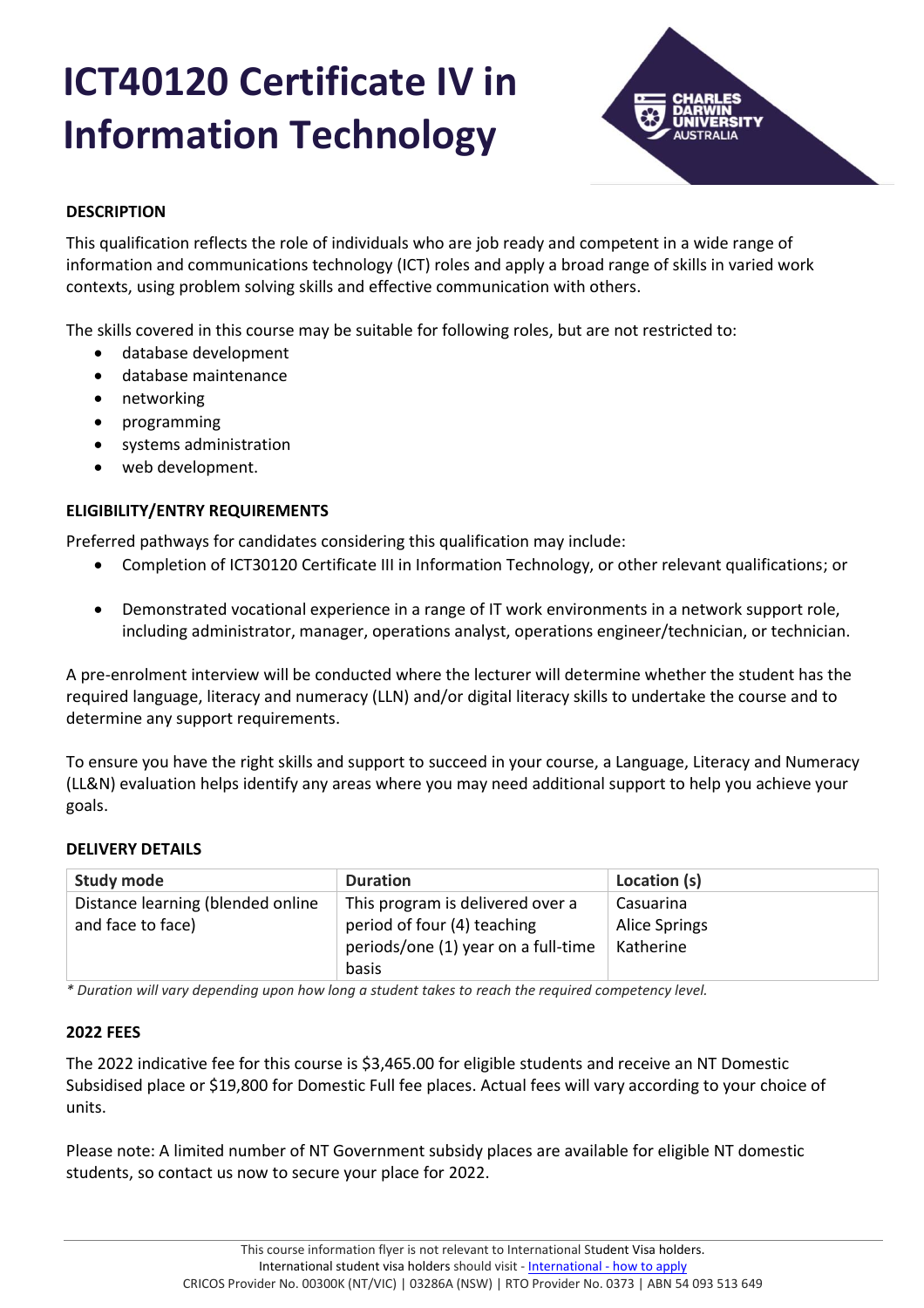Fees are subject to change annually. Indicative government-subsidised and full course fees are shown on this document. For further clarification and information on fees, payment options, instalment plans, and refunds, contact CDU on 1800 061 963 or refer to [VET Fees and Payments.](https://www.cdu.edu.au/current-students/student-admin/fees-payments)

# **ASSESSMENT**

Assessments vary with each unit. You will be provided with an assessment guide.

# **RECOGNITION OF PRIOR LEARNING (RPL)**

RPL is a process that determines whether the skills, knowledge and experience you've gained through your previous study, work or life experience can count towards a vocational training qualification at CDU. For more information, **[VET RPL.](https://www.cdu.edu.au/study/vocational-education-training/rpl)** 

# **RESOURCES**

Students studying on campus are provided with all resources required to complete the course.

Students studying under the distance learning mode may be required to purchase items to assist them in their studies such as webcam, headsets/speakers, or microphone. Computer and internet access is required to source information and complete assessments.

Hardware

• Desktop or laptop

Minimum specifications for the device Operating System – One you are comfortable with. Commonly Windows 10 or 11 64-bit Processor – 2GHz or faster (higher the better) Memory/RAM – 8GB Graphics Processor (GPU) – 4GB Hard Disk/Storage – 256GB

Software

- Packet Tracer
- Atom text editor
- Pixlr (free version) or Adobe cloud (education version) pricing options via Adobe site.

# **STUDY AND CAREER PATHWAYS**

Further training pathways from this qualification include but are not limited to the Diploma of Information Technology or Bachelor of Information Technology. On completion of this qualification credit(s) may be available into Higher Education courses.

Possible occupations relevant to this qualification include:

- ICT Support Technicians
- desktop deployment technician
- level 1 help desk support
- network support administrator
- network operations support
- network operations technician
- network technician.